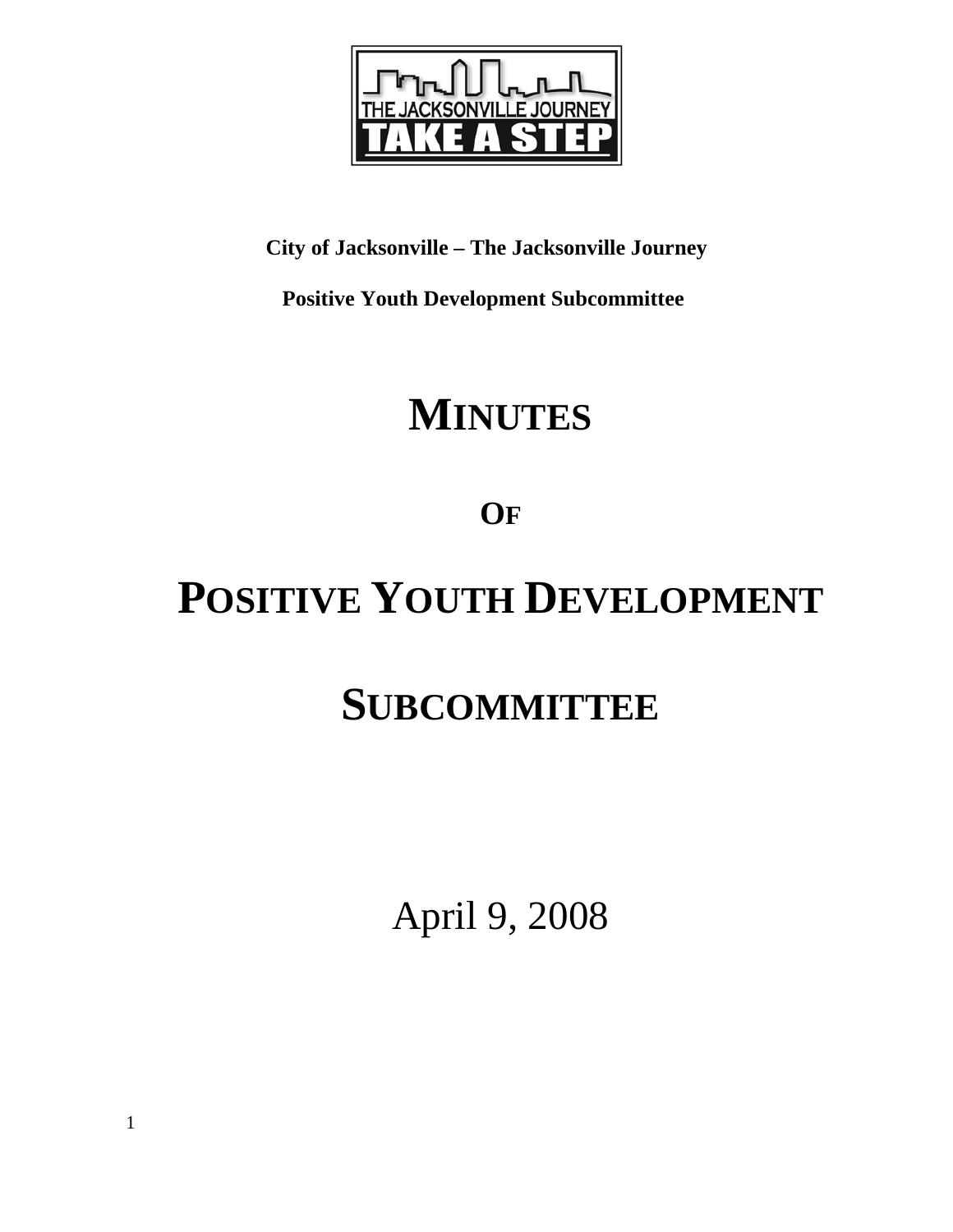# **The Jacksonville Journey – Positive Youth Development**

# **Subcommittee**

**April 9, 2008** 

**8:00 a.m.**

**PROCEEDINGS before the Jacksonville Journey – Positive Youth Development Sub-committee taken on Wednesday, March 26, 2008, Edward Ball Building, 8th Floor – 214 N. Hogan Street, Jacksonville, Duval County, Florida commencing at approximately 8:02 a.m.** 

**Positive Youth Development Committee** 

**Audrey McKibbin Moran, Chair Joseph Bastian, Member Betty Burney, Member James Crooks, Member Ellis Curry, Member Bobby Deal, Member Eddie Diamond, Member Carolyn Floyd, Member Maryam Ghyabi, Member Warren Grymes, Member Chris Hazelip, Member Timmy Johnson, Member Bill Mason, Member Edgar Mathis, Member Mac McGehee, Member Shelton Tarver, Member Claudette Williams, Member Wyman Winbush, Member Chris Wood, Member George Young, Member**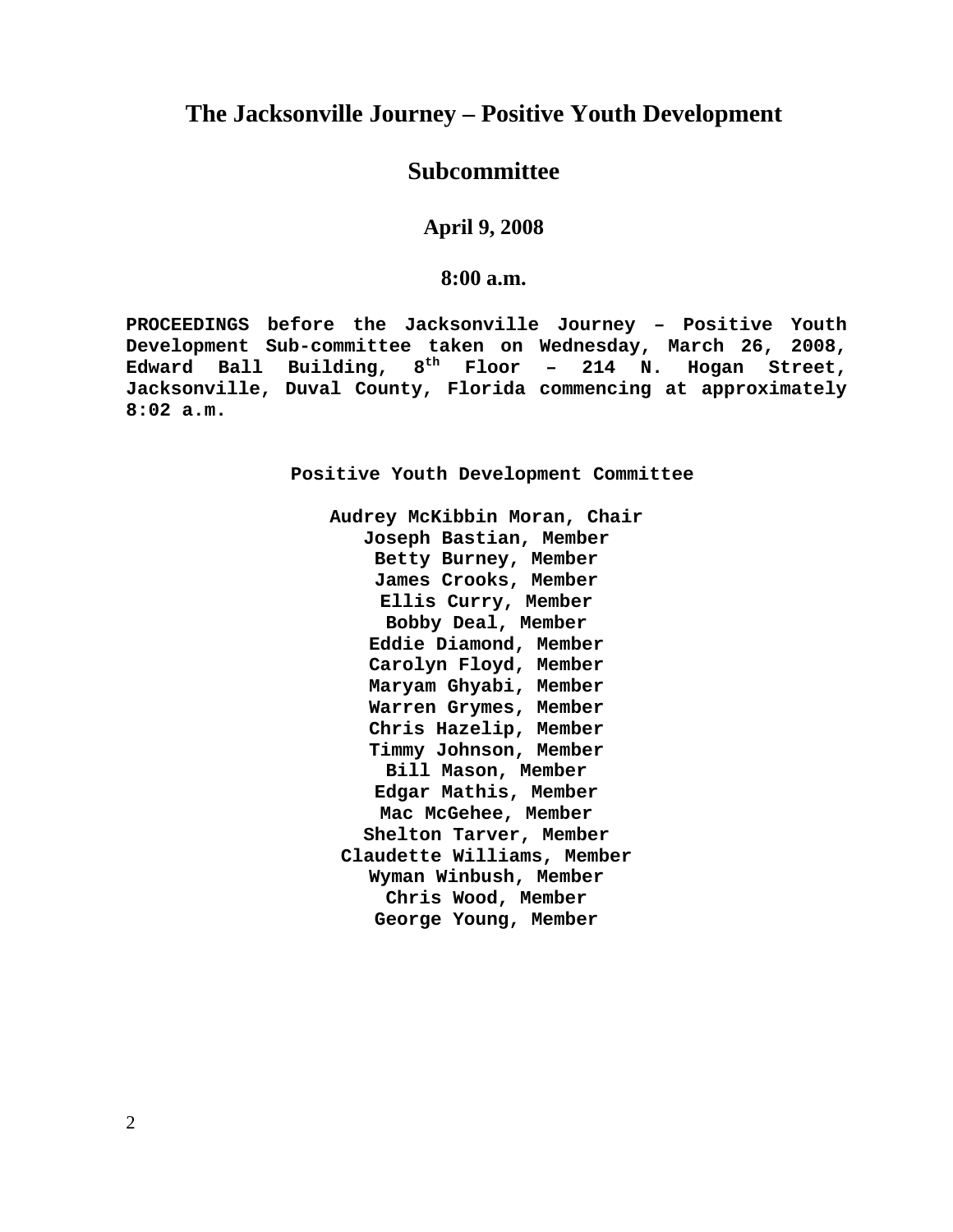# **APPEARANCES**

# **COMMITTEE CHAIRS & MEMBERS:**

Audrey McKibbin Moran, Chair Bill Mason, Member Claudette Williams, Member Jim Crooks, Member Warren Grymes, Member Timmy Johnson, Member Chris Hazelip, Member Wyman Winbush, Member George Young, Member Eddie Diamond, Member

# **COMMITTEE MEMBERS ABSENT:**

Joseph Bastian Betty Burney Ellis Curry Maryam Ghyabi Shelton Tarver Chris Wood

# **EXCUSED:**

Edgar Mathis Mac McGehee Carolyn Floyd

# **STAFF:**

ROSLYN PHILLIPS LINDA LANIER KRISTEN BEACH STEPHANIE BARNETT DANIELLE CORNUET

# **OTHERS PRESENT:**

Tyisha (no last name signed), Edward Waters College Anthony Clark, Edward Waters College Stephanie Henry, JU Student Lucy Malice, Edward Waters College Gretchen Mitchell, Public Library Diane Brunet, Jacksonville Journey PR Earl Kitchings, COJ Naomi Maingot, FCCJ Pam Wilson, COJ Chacarra Berry, Edward Waters College Cindy (last name illegible), JU Student Jack Sears, Boy Scouts Christine Carr, DJJ Tia Mitchell, Florida Times Union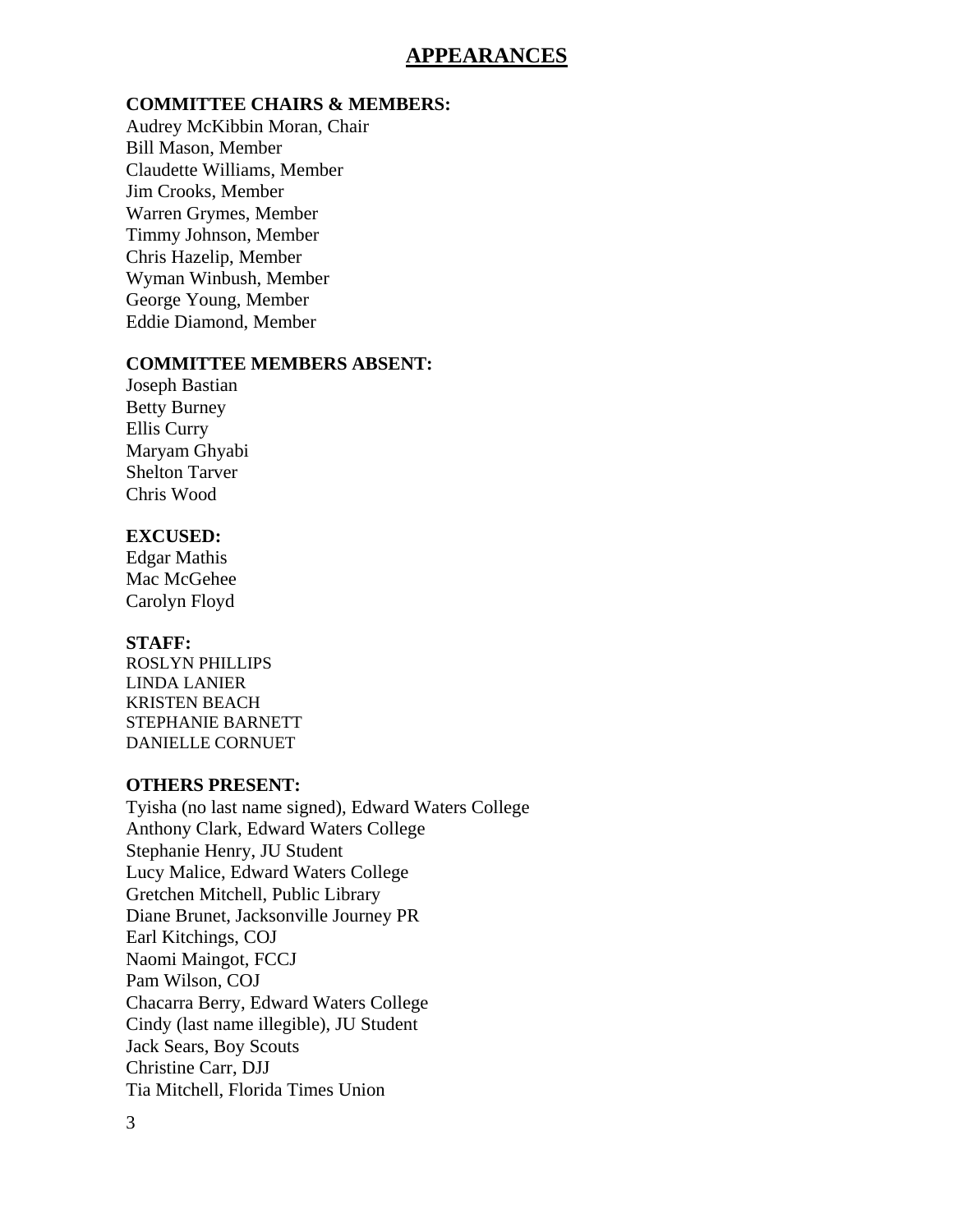#### **PROCEEDINGS**

April 9, 2008

Positive Youth Development Subcommittee 8:00 a.m. **Call to Order and Comments.** Chair Moran, called meeting to order at 8:00 a.m.

**Purpose of Meeting.** Discuss the Mayor's crime initiative – The Jacksonville Journey – Take a Step – Positive Youth Development Sub-Committee and to review the recommendations narrative to be presented to the Steering Committee. The minutes to the March 26, 2008 meeting were approved pending changes to comment on page six, adding "These are the tools and not a substitute for the message."

Chair Moran introduced Diane Brunet. Ms. Brunet gave a PowerPoint presentation on a proposed "Mentoring Awareness and Recruitment" campaign. A copy of the presentation can be found on the City of Jacksonville Web site at www.coj.net. Click on the Jacksonville Journey link.

Ms. Brunet stated that there is a huge need in the community for mentors. It is one thing to get them but another thing to train them. Some people think it is hard to be a mentor but it's not hard at all. Ms. Brunet read the first two sentences of the presentation which is an excerpt of a statement by T. Willard Fair, Florida State Board of Education. "Every single day in my community I see the profound effect that a wise and caring adult can have on a developing child. It doesn't just make a difference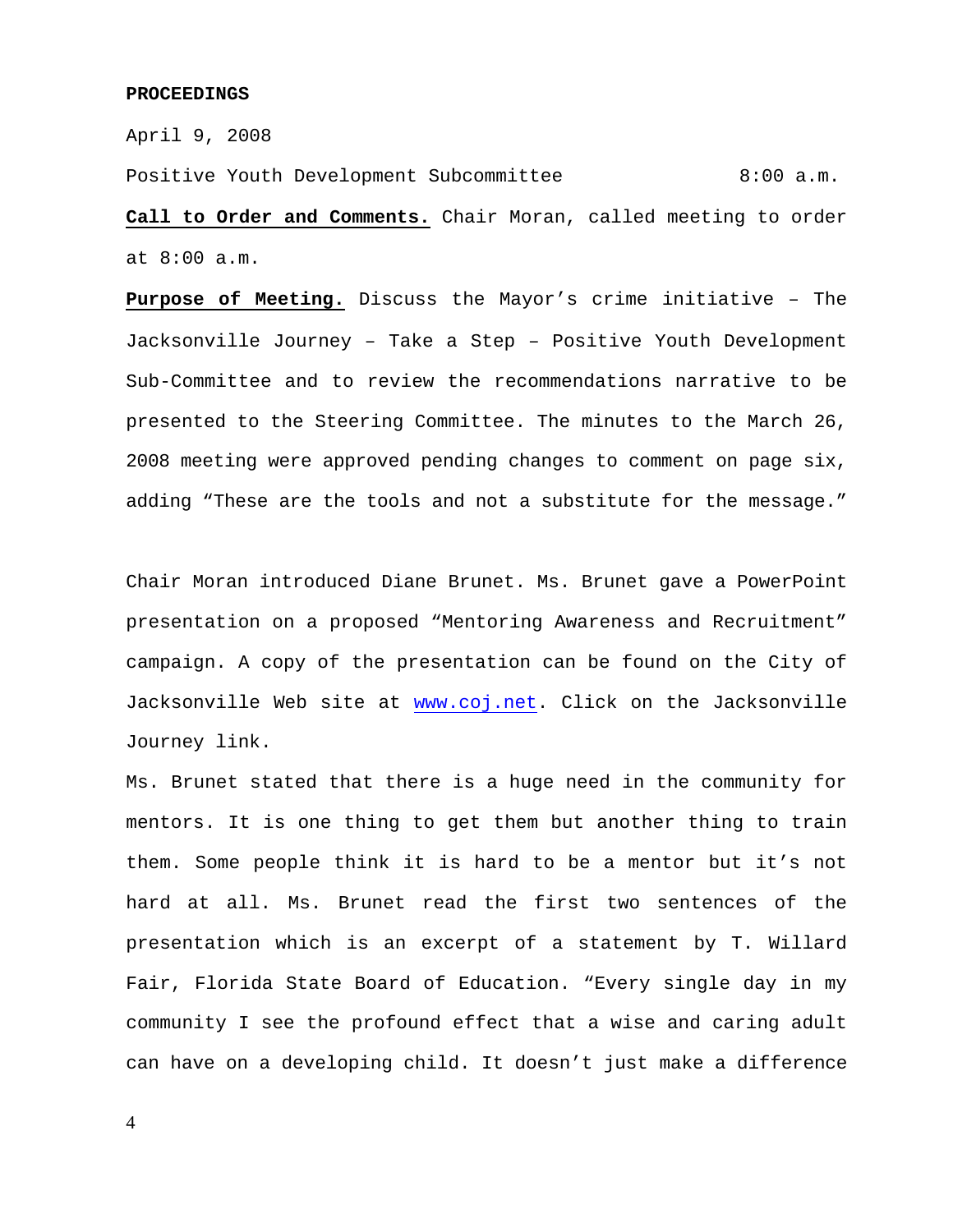– it can change a child's whole world." The following is an overview of the presentation:

## Situation Overview

Today in Jacksonville, there are over 45,000 children who could benefit form a mentor, but there are only about 3,500 volunteer mentors on the books in formal mentoring programs. The Positive Youth Development Subcommittee of Mayor John Peyton's Jacksonville Journey initiative wishes to launch an education, awareness and recruitment campaign to encourage the involvement of all Jacksonville citizens in mentoring.

## Recruitment Goal

Of the thousands of mentors needed, this campaign aims to recruit and train 1,500 new mentors during the first year and help fill the unmet need in JSO Zone One.

## Campaign Objectives

- Bring the need for mentors "top of mind" for Jacksonville citizens via a memorable and inspiring public education and awareness campaign.
- Invite participation in mentoring from all segments of the community, including the arts, sports and athletics, the faith-based community and the business sector, among others.
- Recruit much-needed mentors by demystifying the requirements of mentoring
- Increase the quality, quantity and retention of mentors throughout Jacksonville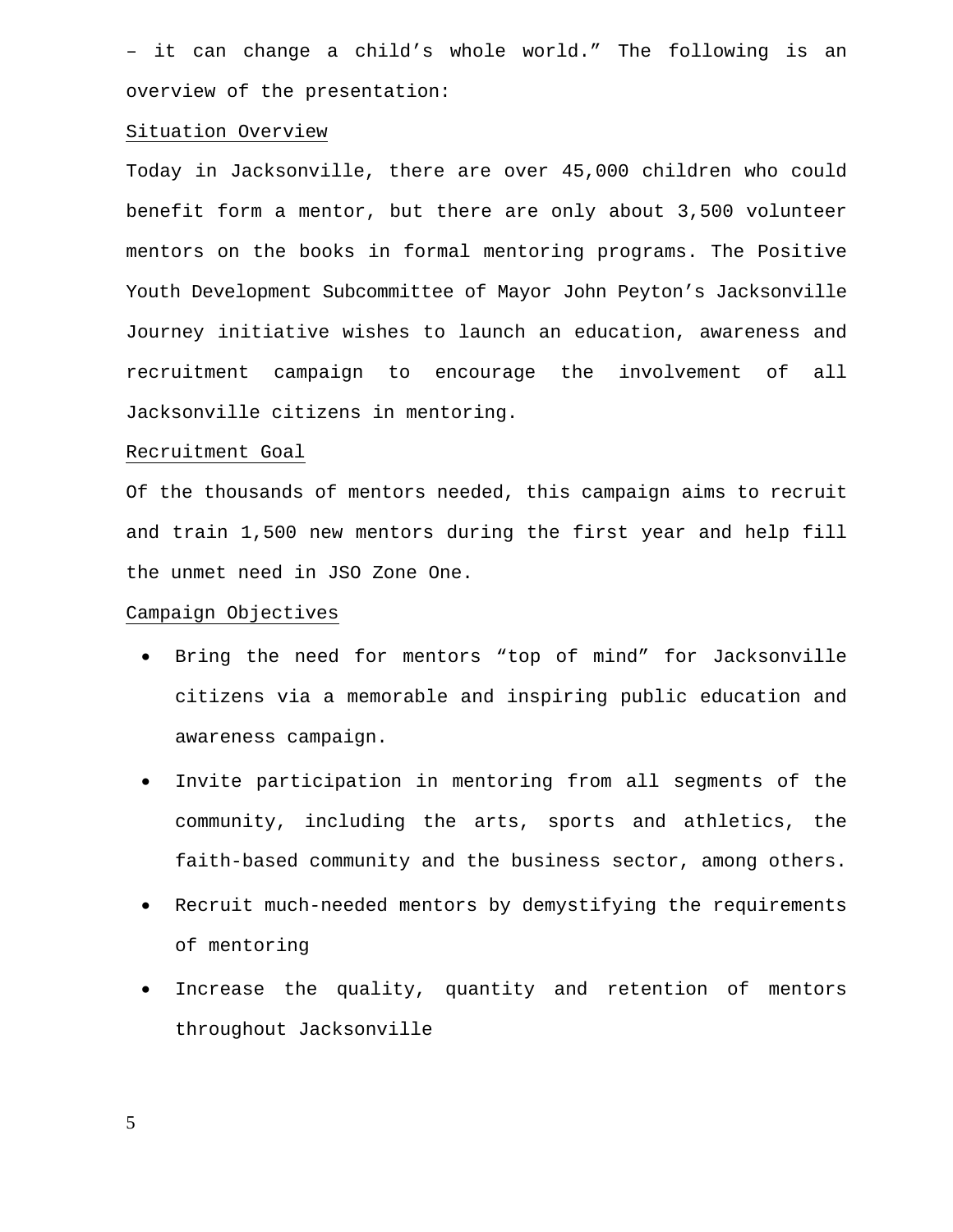#### Target Audiences

- Diverse citizens of Jacksonville
- Employers, both public and private sectors
- Public Schools, colleges and universities
- Religious organizations
- Civic institutions
- Social service and youth organizations
- Potential funding sources
- Media

In regard to the media, Ms. Brunet stated that the media needs to send the right messages so they can really latch on to our community.

## Message Platform

"Who Mentored You?"

At the heart of the campaign will be the compelling stories and case studies that spring form the mentoring going on in our community. "Everyone in this room has had a mentor. Someone has made a difference at one point in your life."

Chris Hazelip – Is this program directed toward youth?

Diane Brunet – The real focus of the program is to get adults or older youth involved as mentors.

## Campaign Strategies

Campaign Kick-off: It is suggested that the Jacksonville Journey might "piggyback" on the United Way's Day of Action event already planned to mobilize and engage the community to target mentor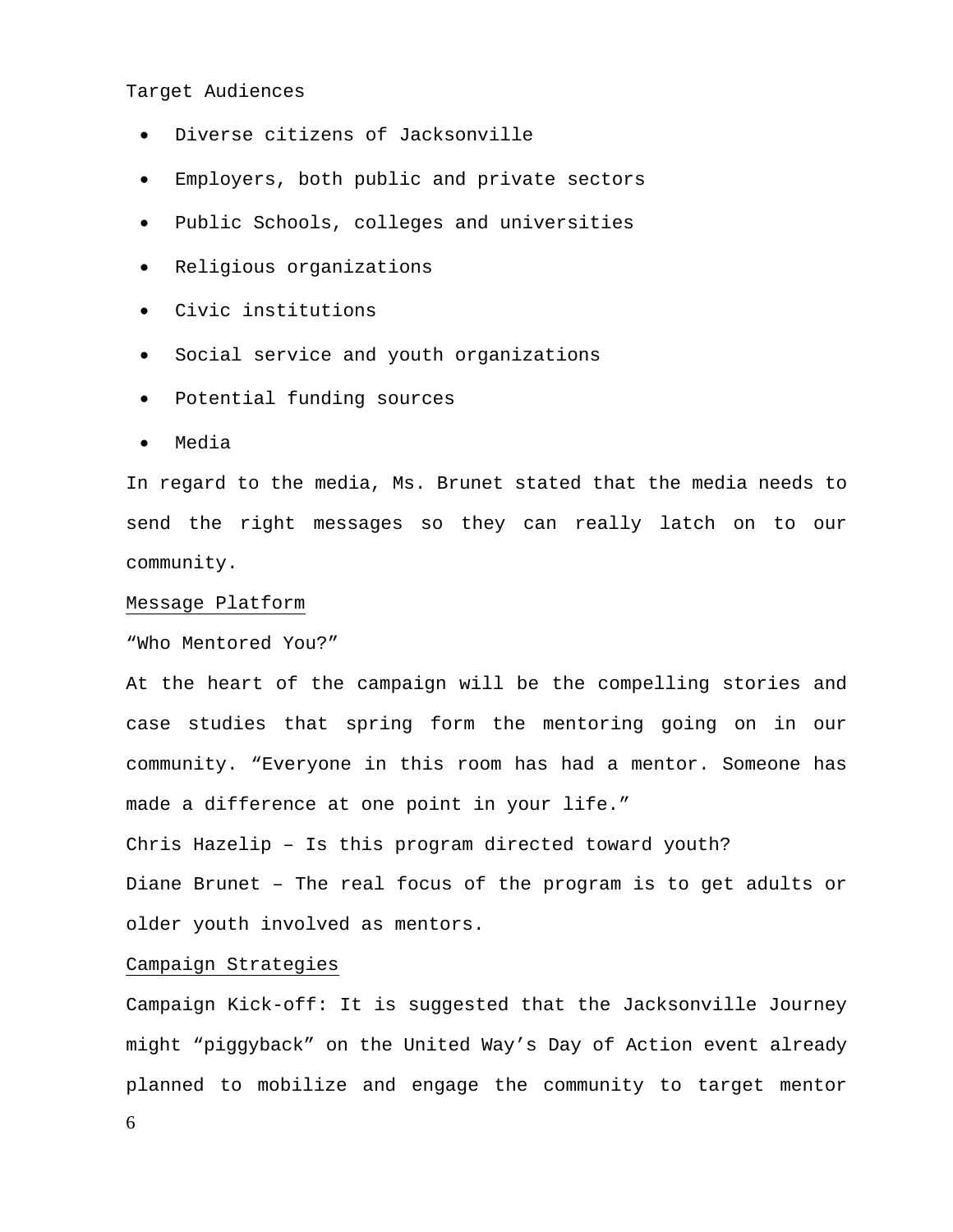recruitment.

Corporate Partnerships & Recruitment: Working through community partners such as the Jacksonville Regional Chamber, the African American Chamber, the First Coast Hispanic Chamber, the Asian American Chamber, and Florida Ready to Work, recruit employers to partner with local schools and recruit employees to mentor students.

Direct Marketing & Social Networking:

- Incorporate Team Gaia (a teen focused organization), to place messages on popular interactive Web sites.
- Engage team leaders to "infiltrate" Web-based social networks with mentoring messages.
- Broadcast Web videos from the kickoff summit/event

Web site Interactive Initiatives – This is a critical place. We need a content rich website which will serve as the primary callto-action, information resource and clearinghouse for those interested in the program, including diverse citizens, employers and community partners.

Collateral, Ad Materials & PSA Production – Some of the bulleted items of this presentation are as follows:

- Advertising The committee will reach out to youth organizations such as Team Gaia to produce youth-focused materials, to effectively tell the stories of how young people can be transformed through mentoring and to recruit college-aged mentors.
- Employer Brochures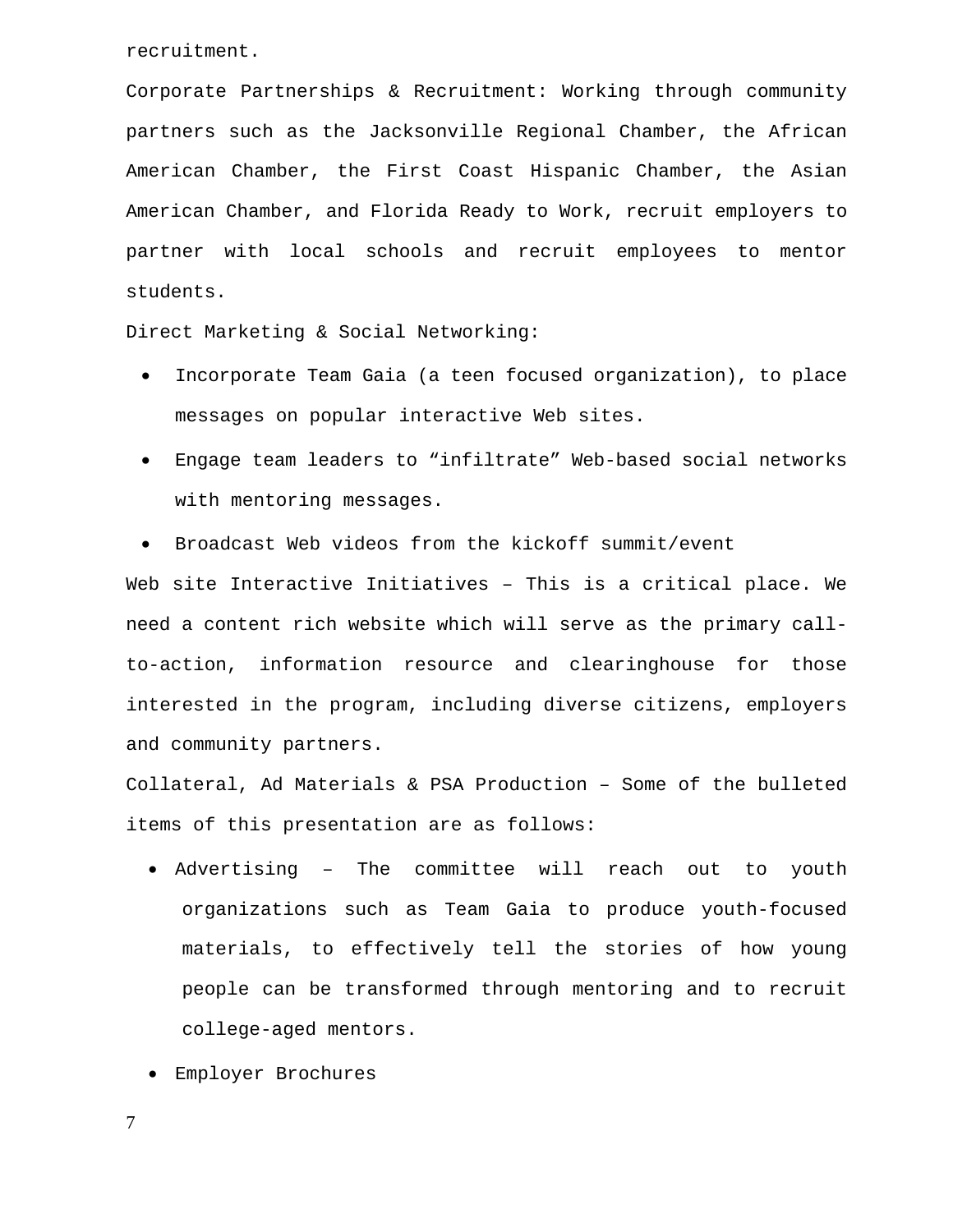- Employer Direct Mail
- Posters
- DVD/Video Testimonials/Radio Spots
- Online DVD/Video
- Partner PowerPoint
- Partner Promotional Kit
- Business Partner Window Decal
- Table Top Display
- Electronic Newsletter

Media Relations & Public Outreach: This campaign will shape public perceptions and opinions through targeted public outreach and media relations initiatives, adding credibility and extending the reach of the paid media advertising. Effective media relations will help communicate the value of the program to key target audiences and create broad market awareness.

We will work with the media to communicate the value of the program and create a "buzz" about the value of mentoring throughout the region. Some of the key messages are:

- The need for Mentors
- Benefits of Mentoring
- Logistics of Mentoring
- Corporate Mentoring

Public Outreach:

• PTA materials developed and delivered to every PTA group in Jacksonville.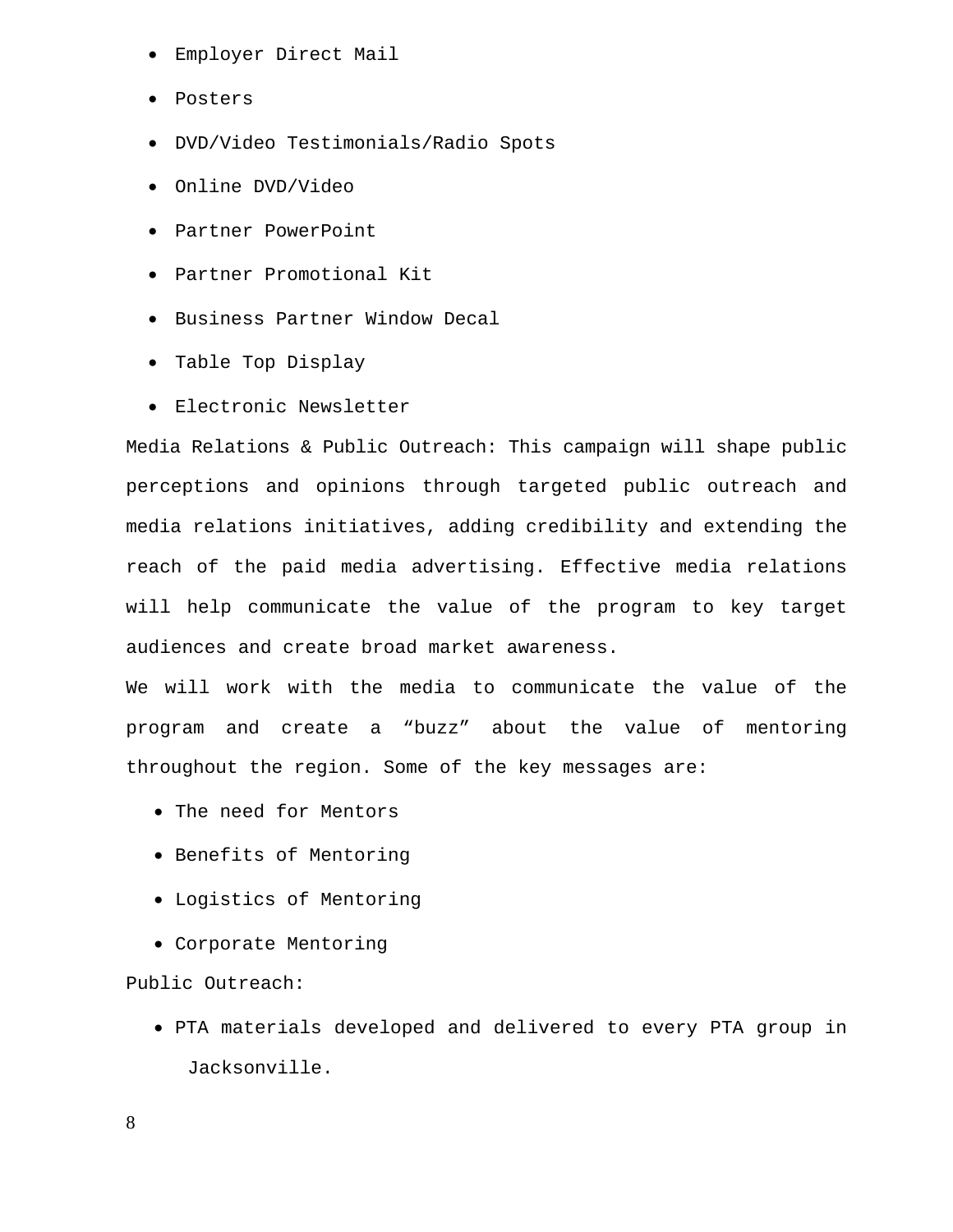• Yard signs for community partners

• Banners for distribution during kickoff and special events Church Outreach:

• We can place messages in church bulletins and newsletters

At this time, Chair Moran thanked Ms. Brunet for her presentation and invited the subcommittee members to discuss or ask questions. Q – Why don't we take the Buddy Check 12 approach? Originate a monthly date (or biweekly).

A – That is a wonderful strategy.

Comment – The date should be a Sunday afternoon. People are not so busy on Sunday afternoons. The people who mentor would be the people who really want to be there.

Comment – Encourage more messaging thru testimonials. The key word is "energy."

Comment - On the involvement of business: Is there anything that can be done to really bring it to their attention, the ads that are being transmitted to our young people? We need positive ads not negative ones. How can we challenge the business?

Audrey Moran – That is for the PR committee and that is not the first time this has come up in front of the PR committee.

Comment – There was call for action at the Haskell Building as a matter of fact, last year but it just wasn't powerful and not ongoing. We want this to be an on-going thing.

Comment – We need to expand our definition of "mentoring." We need to create a culture of mentors in Jacksonville starting with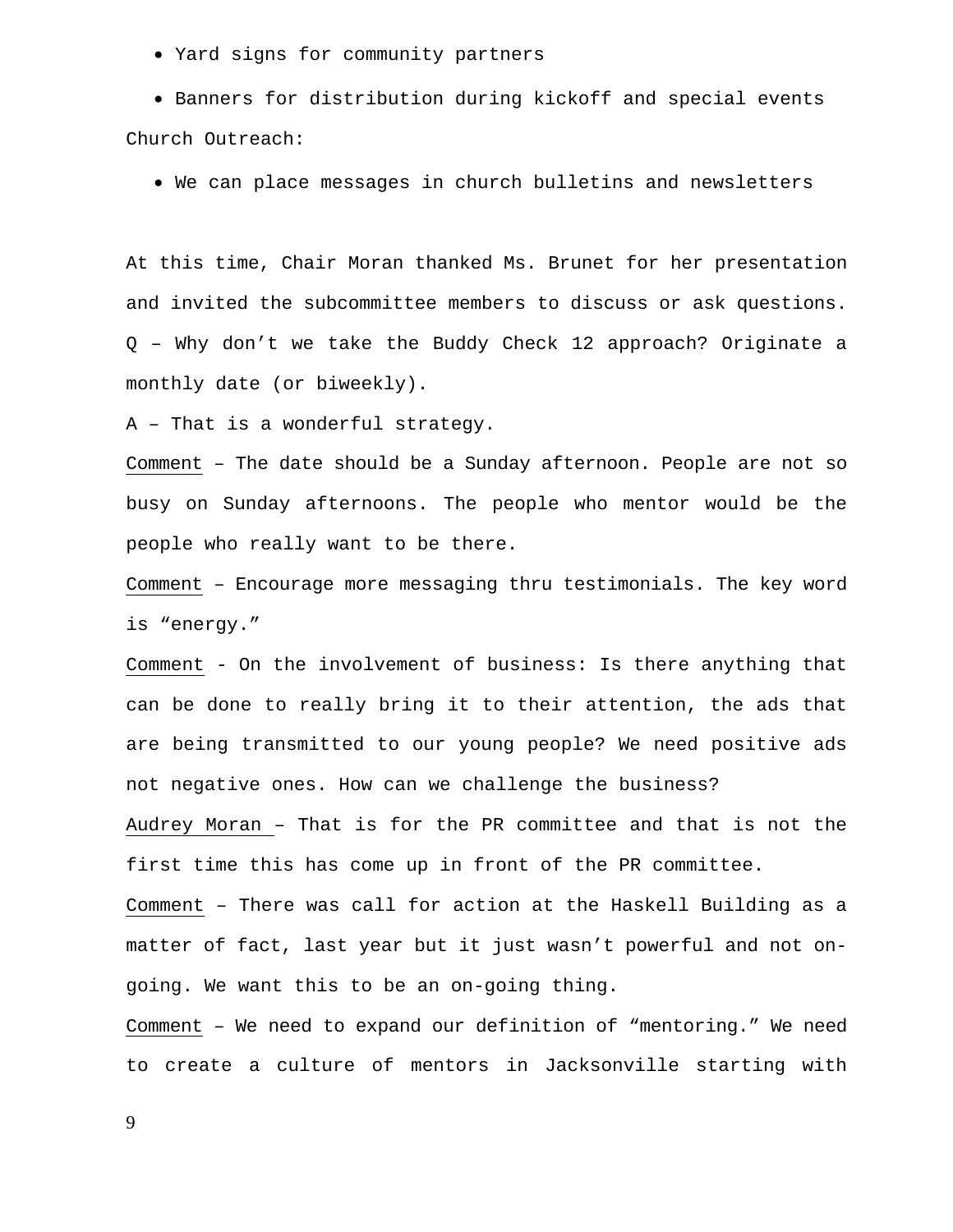middle school. Middle school students who are approaching their first year in high school have a lot of anxiety. What better person to mentor a student with these anxieties better than a high school student who has taken that leap to high school already? Comment – We need to institutionalize mentoring by mandating it. Comment – I caution against that kind of policy. Mentoring is a personal decision. We must be aware that it can backfire. We can encourage but can't force it. This would not be good for the mentor or the mentee.

Comment – A parent is child's first teacher but a parent is also a child's first mentor.

At this time Chair Moran made a motion to approve the PR piece with the amendments discussed. The motion passed unanimously

## Recommendations of Narrative

Chair Moran announced that the subcommittee will move on to review the recommendations narrative.

Jim Crooks – I'd like to address the second sentence of paragraph two in the introduction. It needs to be more positive.

Chris Hazelip – We need a "Treat others the way you want to be treated" approach or "People are more important than things." Martin Luther King said "Life's most urgent question is: what are you doing for others?"

Chair Moran motioned for paragraph two to portray a more positive statement. All chair members agreed.

10 Chair Moran stated that the committee needs to zero in on Charges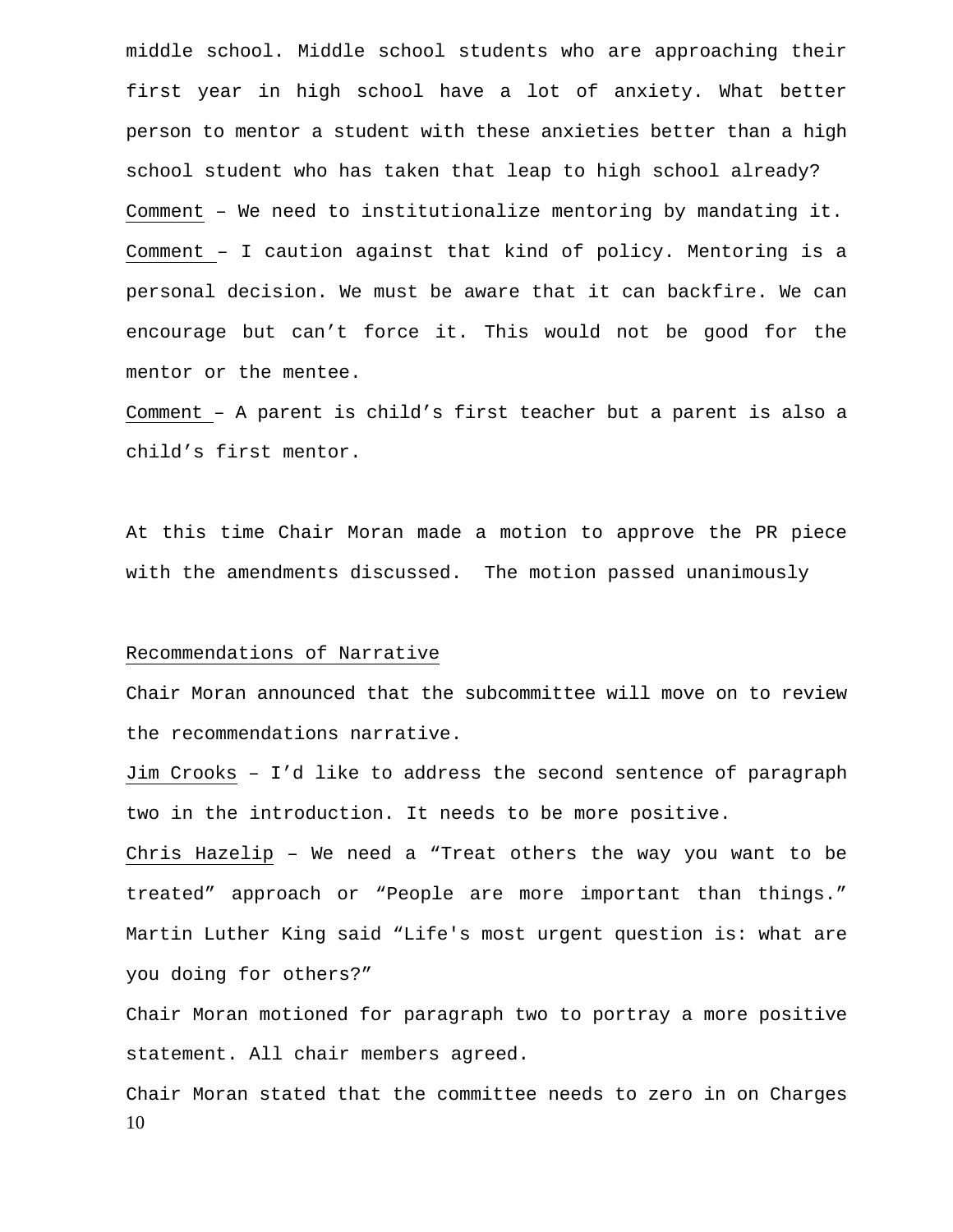One and Three but there needed to be a review of Charges Two and Four.

Charge two – Engage Duval's Youth Voice Council and Market 211 Hotline to Youth:

• United Way 211 program has agreed to review a potential "youth hotline."

Changes – Add language to include numbers for our target areas. Charge four – Expand the Summer Jobs Program:

• The current chair of the Jacksonville Regional Chamber of Commerce, Ron Autrey and incoming chair, Mike Hightower, have enthusiastically embraced leading the recruitment of the Summer Jobs Program for summer 2009.

Q – What should our participant target number be?

A – There were a total of 600 participants last year. Our goal for summer 2009 can be 1,000.

A motion was made to make the goal for Summer Jobs student recruitment 1,000 for summer 2009. The motion passed unanimously.

Charge One Recommendations:

1. Recruit and train 1,500 mentors per year to meet the unmet need in JSO Zone One.

Comment – There are a lot of not for profit organizations recruiting mentors. They can report numbers of mentors to Jacksonville Children's Commission to get a better feel of what the needs are.

Comment – Mentor First Coast created a strategic task force and is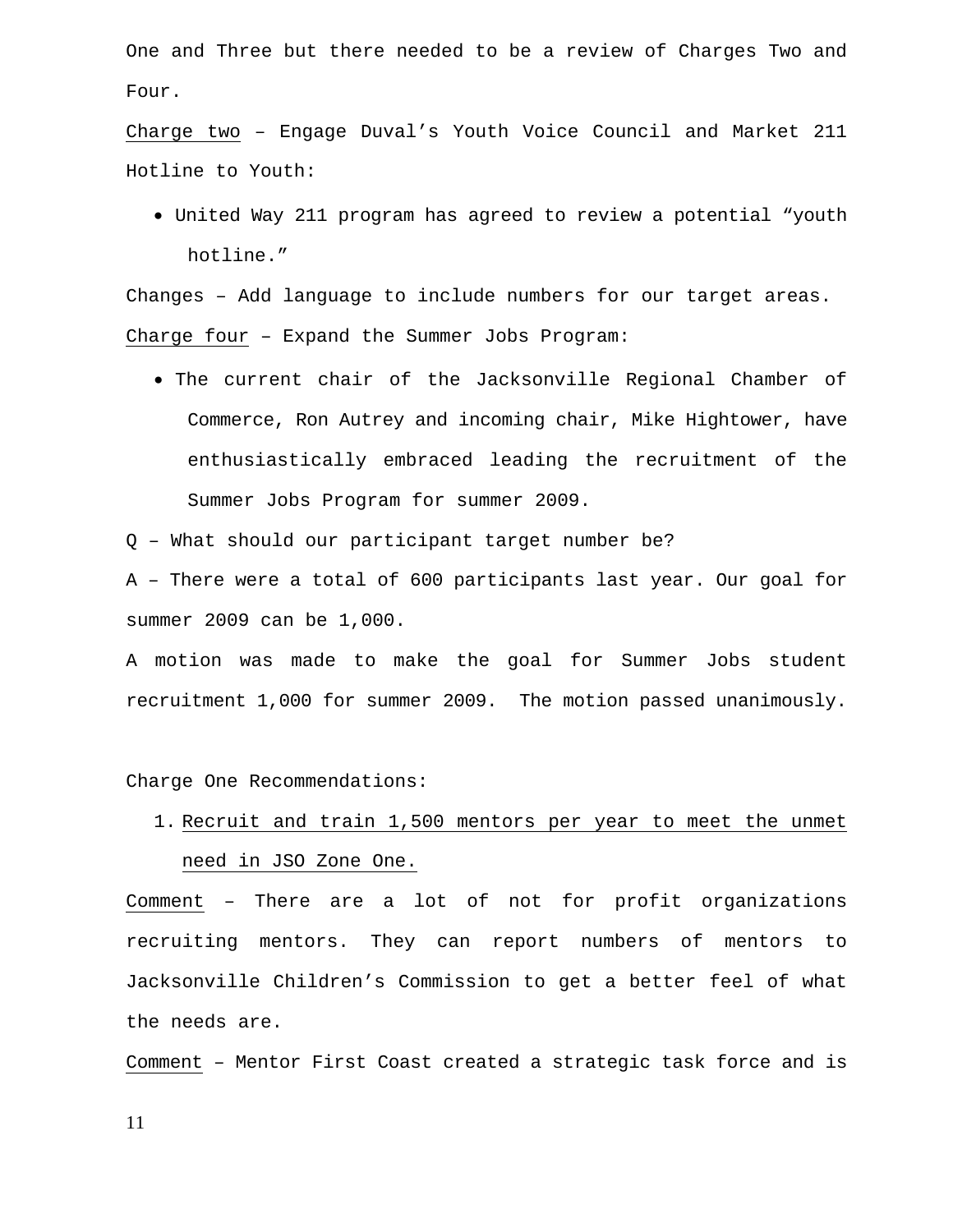surveying all of these organizations in order to get better numbers.

2. Training of Mentors, Youth-Related Workers and Parents Chair Moran – This committee has brought up time and time again, "Where are the parents?" All of the committees have been asking the same question.

Chair Moran read through the recommendation at which time the committee members discussed. A motion was made to make no further changes to recommendation number two. The motion passed unanimously.

An overview was done by Chair Moran on Charge Three – Undertake a major push to support out-of-school programs.

1. Expand High-Quality Afterschool Programs

a. Comment: Our task was not to say the program is good or bad but to point out the characteristics of a quality program.

2. Summer Camp Programs –

Comment – In regard to having longer programs; most of the employees are teachers who work at these programs during the summer. They need a break too before school starts.

12 Bobbi Deal – This doesn't appear to be a problem at PAL to recruit people to run a program. With budget cuts, teachers are looking for jobs during the summer in order to supplement their income. Claudette Williams – We need to ensure parental involvement. Perhaps one way is to get a contract to get parents involved. Chair Moran – This concept has been addressed at the Steering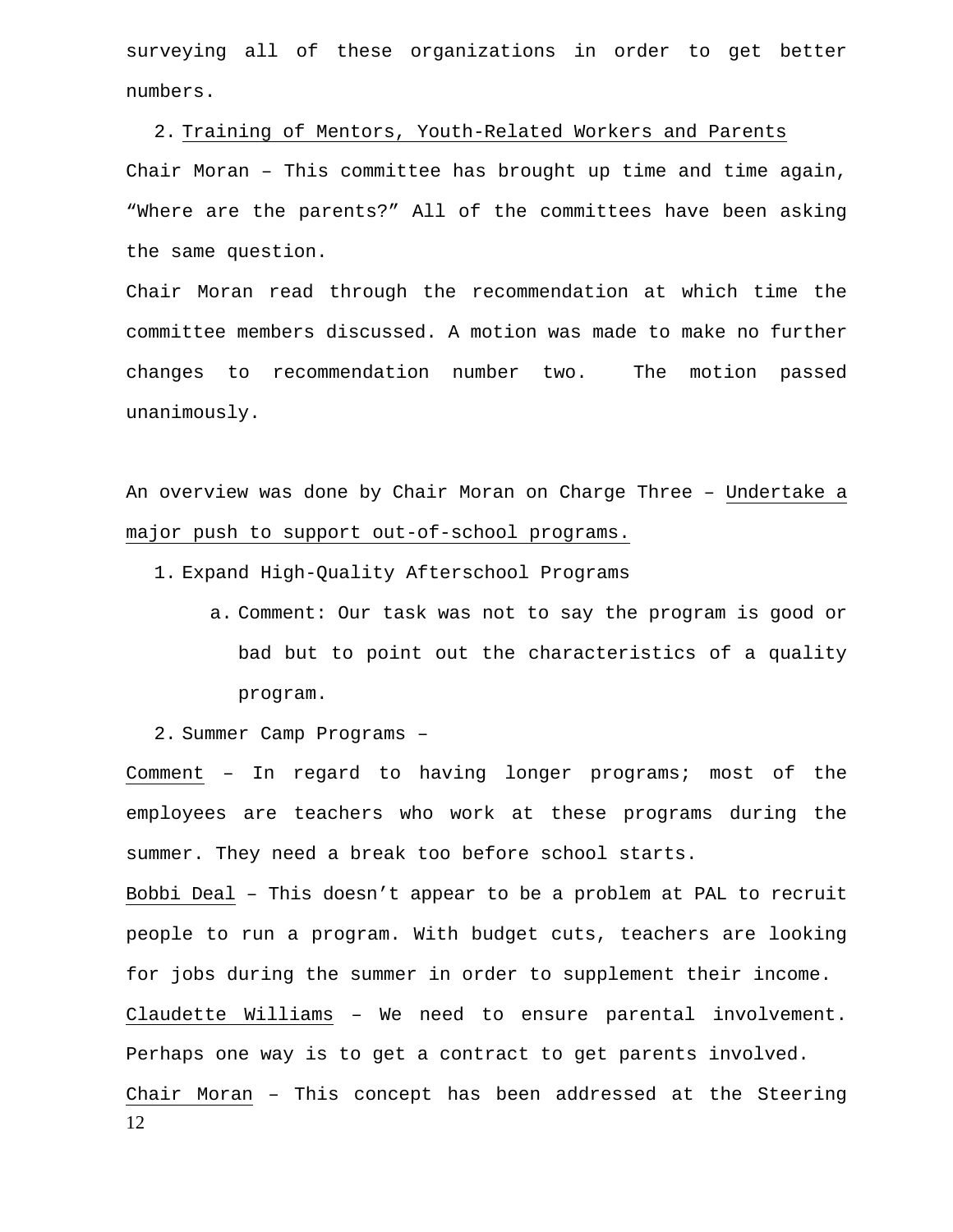Committee Meetings as well.

 3. Implement JaxParks Intramural Sports Program It was noted that the budget break down was not included and will be after the meeting when the other changes were being made. Bobby Deal – There is no way of tracking the success of this program. My concern is that the program is just getting the kids off the streets for a few hours. We need to add an academic or job skills piece. If they aren't going to go to school then they need job training.

Audrey Moran (to Roslyn Phillips) – Can we look at getting a job skills program added to the program?

Roslyn Phillips – Yes. We will work to create partnerships with non-profit organizations to add these components to the program. Eddie Diamond – The intramural program seems to be geared toward males. It is very important to have strong females to mentor especially in middle school.

Roslyn Phillips: The program will be open and marketed to all genders.

Chair Moran made a motion to weight (prioritize) all the charges equally.

Discussion: Jim Crooks – Mentoring and out-of-school programs need to be equal priorities.

The motion passed unanimously.

13 At this time Chair Moran mentioned the recent report in the Florida Times Union. "The attendance and participation of this committee shows that we have exemplary attendance and dedication.